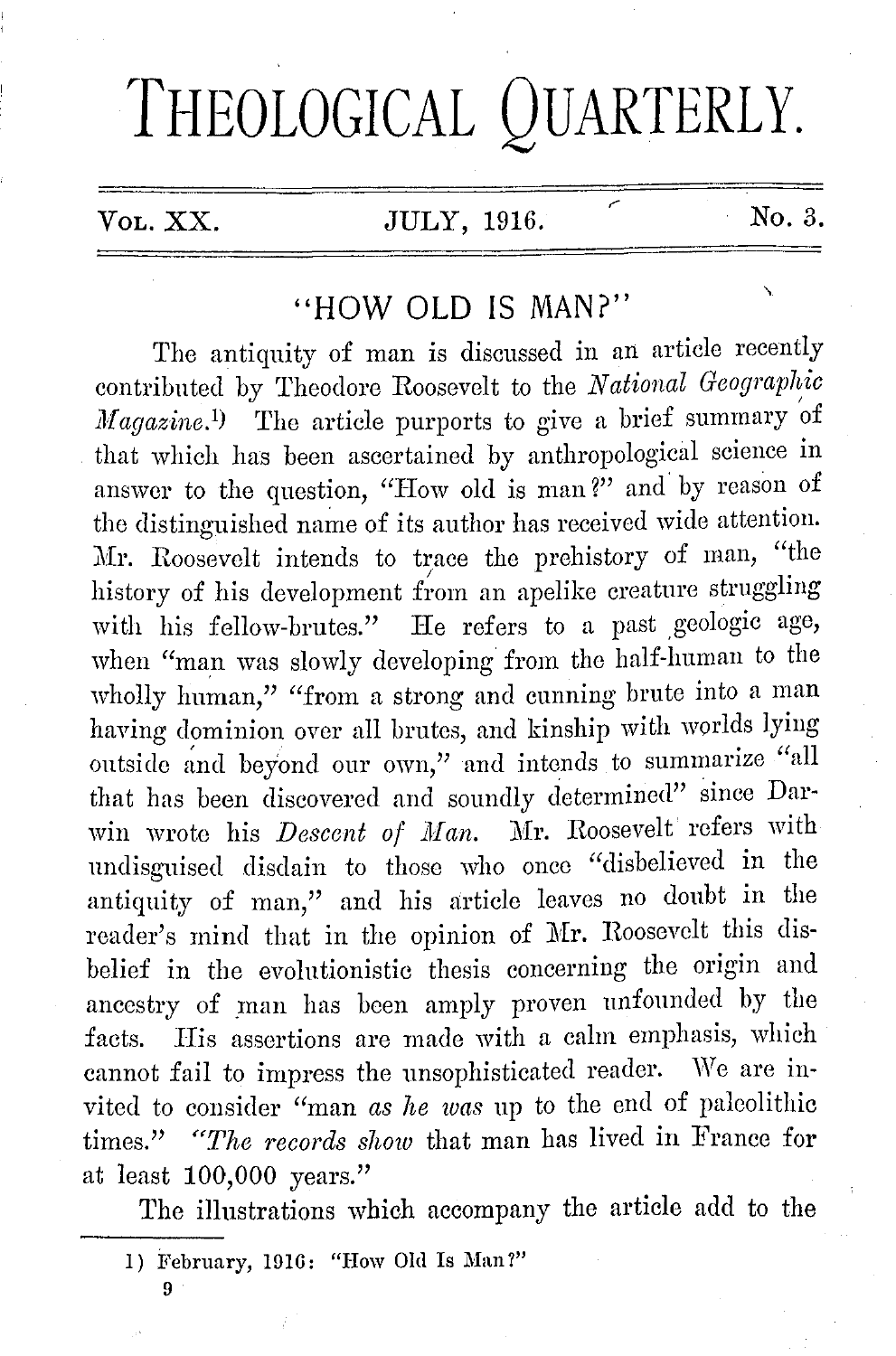impression that the question "How old is man?" may now be answered with the testimony of well-established scientific proof; for have we not here the "Ape-man of Java, a Prehuman Creature, Who Lived Probably 500,000 Years Ago"? Have we not a head reconstructed on the Piltdown Skull ? Do we not observe the trend towards the human in the reconstructed Neanderthal Man on page 120? Does not a halftone on page 124 show this same Neanderthal Man chipping a piece of flint into arrow-heads, and the Cro-Magnon Man in the act of drawing a bison on the wall of his cave ? The unavoidable impression is conveyed that we are moviug along lines well established by scientific research, and that it is no longer "necessary to argue with those who disbelieve the antiquity of man." It is with this latter presumption that we intend to. deal in our discussion of Mr. Roosevelt's article. Frankly, *we disbelieve* the antiquity of man, and it is our purpose to show that Mr. Roosevelt has, in his discussion of the question, "How old is man?" introduced no facts which have caused us to waver in our adherence to the record in Genesis, and, furthermore, that the distinguished contributor to the *National Geographic Magazine* has withheld from his readers certain facts, which, if presented, would have materially depressed the interest of the public in his conclusions.

, Mr. Roosevelt's article is, in substance, a *reswne* of Mr. Henry F. Osborn's book *Men of the Old Stone Age*, which, in his opinion, sums up the assured results of research, and constitutes the unanimous consensus of scholarship. Is Mr. Roosevelt right in both these assumptions? Only when the question is approached: Whence did· these various forms of ape-man originate, and how are they related to one another and to recent man? does the author caution his readers that here Mr. Osborn "states his conclusions as strong probabilities, not certainties." But this closing paragraph of Mr. Roosevelt's article serves the purpose of deepening the impression that all that has been said about the nature and antiquity of the fossil remains in the preceding paragraphs is based upon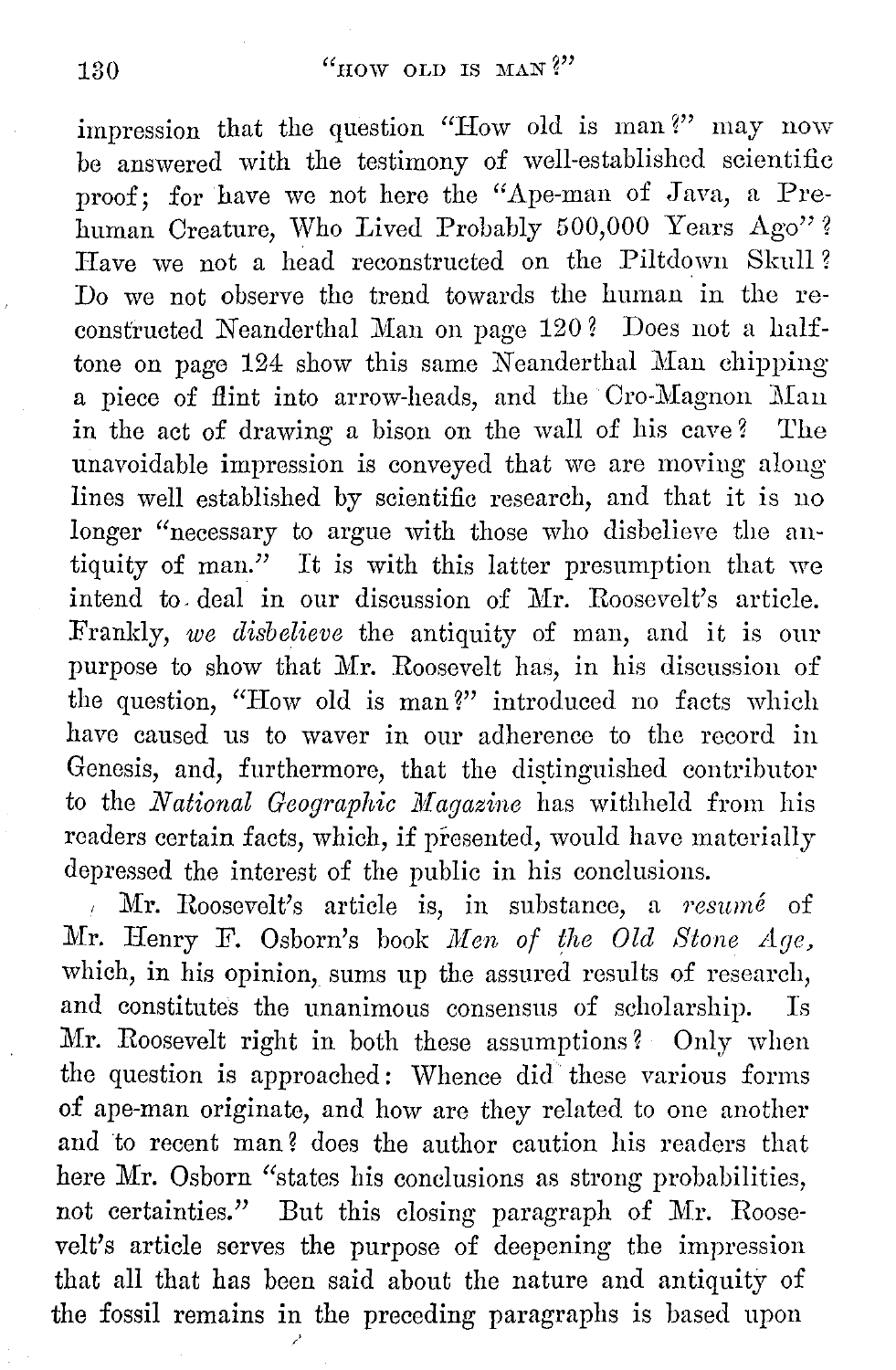the unquestioned and unanimous agreement of scholarship. Again we ask, Is Mr. Roosevelt justified in this initial assumption? The question can best be answered by taking up soriatim the evidence adduced for the evolutionistic view of human origins.

### PITHECANTHROPUS ERECTUS.

 $\begin{array}{c} \mathcal{F} \\ \mathcal{F} \\ \mathcal{F} \end{array}$ 

Pithecanthropus Erectus is the name invented by Haeckel for the "missing link," and given by Dr. Eugene Du Bois, a Dutch physician, to certain remains discovered by him on the island of Java in 1891. The remains consist of "an imperfect cranium, a femur bearing evidence of prolonged disease, and a molar tooth." (Dana, *Manual of Geology,* p.103G.) The discoverer of these bones asserts that he found them in Pleistocene deposits, and believes that they are the remains of a being between the man-apes and man. Prof. Virchow and other specialists in anatomy examined this find. It was established that the femur was found a year after the cranium. Tho *Encyclopedia Britannica* (Vol. **XXII,** p. 33G) describes tho skull as follows: "Tho forehead is extremely low, with beetling brow-ridges, and the whole calvarium presents a curiously gibbon-like aspect." Some regard the remains as belonging to a low-grade man or to an idiot. (Dana,  $l \cdot c$ .) The cubic measurement of the skull is GO cubic inches, about that of an idiot, that of a normal man being 90 cubic inches and that of an ape 30. These specimens were found in separate places. Tho skull is too small for the thigh-bone. The age of tho strata in which they were found is uncertain. The assumptions on which the claims made for these bones arc based are the following: First, that they are as old as claimed, 100,000 years at least, or a million, as stated by some. Secondly, that these bones belong to the same individual. Thirdly, that they are the remains of a full-grown individual. Fourthly, that they are the remains of a human or semihuman being. An anthority of the first rank, Prof. Klaatsch, of Heidelberg University, says that the *savants* may he right in inferring from the fragmental Javan remains that they belong either to the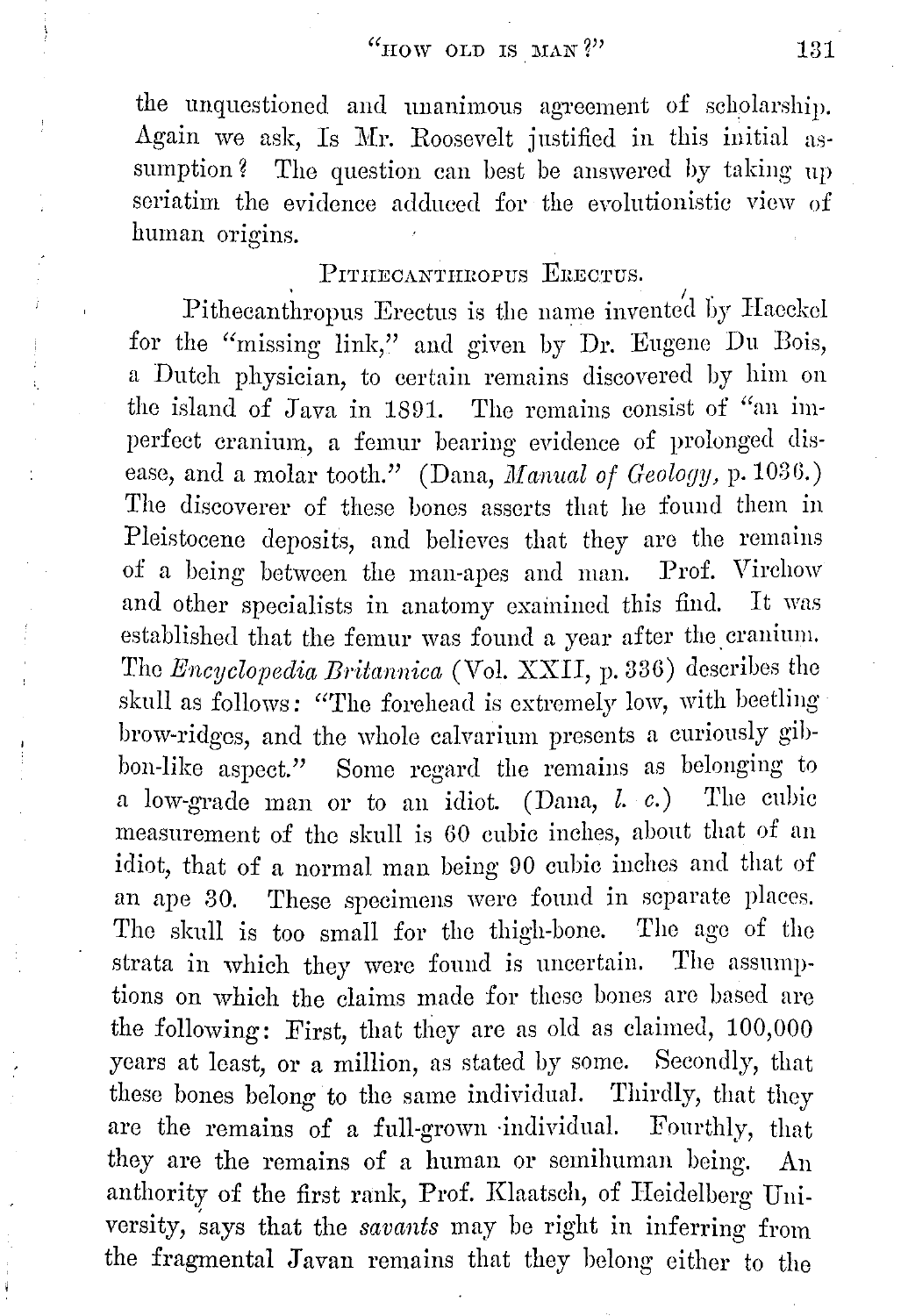most manlike of apes or the most apelike of men, but that the creature doe *not* supply the· missing link in a pedigree begin- . ning in a simian and ending in *homo sapiens*.

Upon such a floating foundation. of scientific surmise Mr. Roosevelt presumes to build a very substantial structure. He says: After the prehuman days of man, probably branching off from the stem of tho anthropoid apes, comes "the famous ape-man of Java, the pithecanthropus, the prehuman' creature, - probably, however, only collaterally in our line of ancestry, - who appeared at the dawn of the Pleistocene. This being was already half-way upward from the beast, half-way between true man and those Miocene ancestors of his who were still on the psychic and intellectual level of their diverging kins-· folk, the anthropoid apes. He, or some creature like him, was in our own line of ascent during the uncounted ages when our ancestors were already different from all other brutes, and yet had not grown to be really men. He probably used a stone or club at need; and ab6nt this time may have begun very rudely to chip or otherwise fashion stones to his use." All this detail concerning the pithecanthropus from its Miocene "ancestors" to its rudely fashioned tools is purely the product of imagination, starting from three or four broken bones and the evolutionary theory. We have not seen Mr. Osborn's book, upon which Mr. Roosevelt relies for his facts. Possibly it treats the pithecanthropus as an ancestor in tho direct line of the descent of man. If it does, the author stands alone among modern scientists, who arc substantially agreed with Dr. Klaatsch that the being of which Du Bois discovered tho remains is not "probably," but most certainly, outside the direct line of human descent. These bones, then, have no place in a discussion of the question, "How old is man?"<sup>2)</sup>

<sup>2)</sup> To build upon such slight evidence a theory of human descent is hazardous also in view of the fact that the evidence of bones and other remains is now generally suspected. It has been found that even in the case of recent remains, as in criminal trials, experts are often unable to decide whether they are human or brute, recent or remote, and what part of the frame they occupied.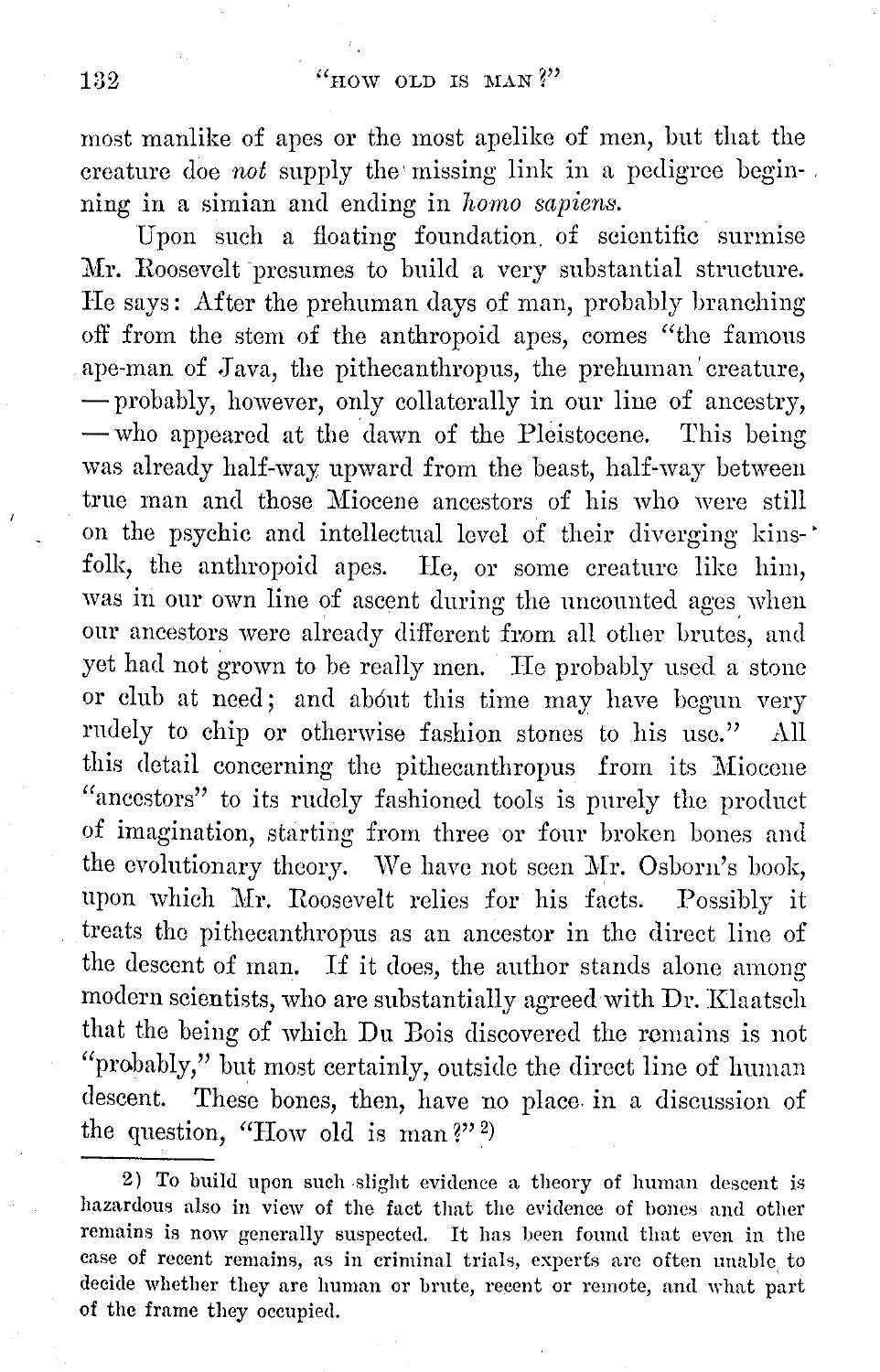#### THE PILTDOWN SKULL.

"After tho ape-man of Java," continues Mr. Roosevelt, "we skip a quarter of a million years or so - according to Mr. Osborn's conservative figuring- before we get our next glimpse of a near-human predecessor of ours. This is the Heidelberg Man, who lived in the warm second interglacial period, surrounded by a fauna of huge and fearsome beasts, which included the saber-tooth and the hippopotamus, etc. He was a chinless being, whose jaw was still so primitive that it must have made his speech imperfect; and he was so much lower than any existing savage as to be at least specifically distinct, that is, he can be called 'human' only if the word is used with a certain largeness. Again we make a long skip, this time of somewhat over a hundred thousand years, and come to the Piltdown Man, or near-man- a being seemingly little more advanced than the man of Heidelberg, and in some ways less so, for he possessed apelike canine teeth." In a burst of confidence the author then admits that there is room for "considerable difference of opinion" regarding tho age of these "very early near-human remains," and their exact relation to the human race; yet this admission, if anything, deepens tho impression that as to the near-human characteristics of all these remains and their significance as evidence of brute ancestorship of man there can be no manner of doubt. What are the facts?

Mr. Roosevelt, on page 119, shows a reproduction of the Piltdown Man, "believed to have lived in England and Franco 100,000 to 300,000 years ago." The wide disparity of these estimates of antiquity should in themselves bid one pause before one accepts the very unprepossessing creature depicted here as an ancestor of man. Our faith in this reconstruction is yet more rudely shaken when the testimony of Dr. Arthur Keith, the anatomical expert of the Royal College of Surgeons of England, is heard. It is true that Dr. Smith Woodward and Dr. Charles Dawson, in reconstructing a man from the Piltdown<sup>3</sup> skull, built up something essentially monkey-like,

<sup>3)</sup> Discovered in 1912 on Piltdown Common, near Ucksfield, Sussex, England.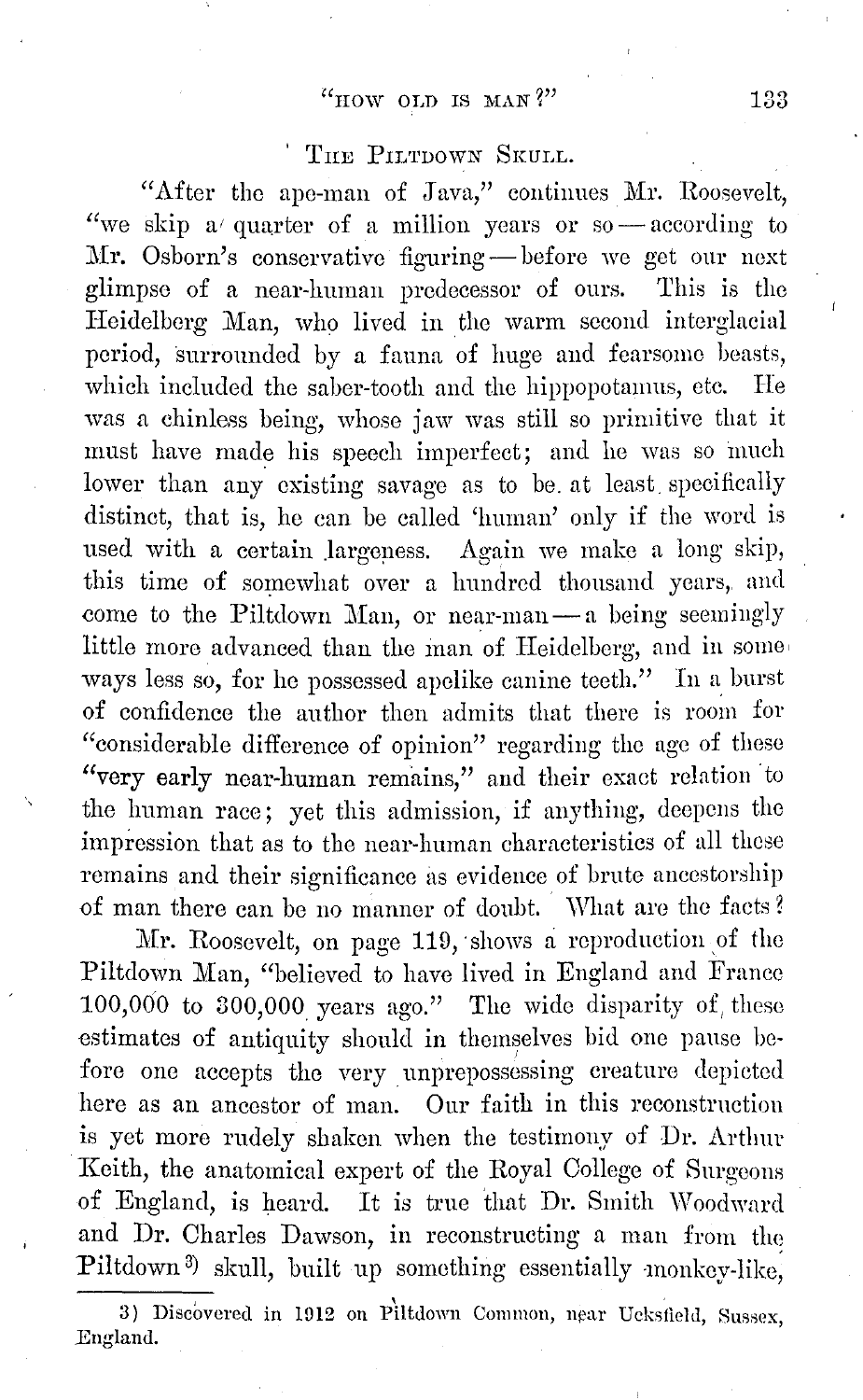with receding forehead, projecting brows, and a gorilla-like lower jaw. Prof. Keith, checking up on this reconstruction, comes to an entirely different conclusion. He finds that the work of Drs. Dawson and Woodward was done in open defiance of all that .scientists know about skulls, whether ancient or modern. He writes: -

"That the Piltdown find is the most important discovery of its kind ever made will be freely granted by all who have inquired into man's ancient history.

"Nothing can detract from the debt which we owe to Charles Dawson and Dr. Smith Woodward on this score. It was natural that they should be influenced by the beliefs of the time. The evidence as regards antiquity of the Piltdown The evidence as regards antiquity of the Piltdown race pointed, in their opinions, to a very early phase of the Pleistocene period. It was the date at which man should still be struggling toward a human form, if the accepted opinion was well founded.

"In the chin region of the lower jaw of the Piltdown skull the discoverers found that the characters were absolutely apelike, absolutely unhuman. The characters of the chin dominated their work when they came to fit the parts of the skull together; so certain were they that they had found a real intermediate stage between ape and man that they abandoned all the precepts of the ordinary anatomist. It was recognized that all the parts of the skull, barring their massive thickness, had the same characters as modern man, only the chin was different. In the skull, eventually reconstructed, representing the form of man's head in the early Pleistocene, one could recognize a mixture of features, recalling a microcephalic idiot's skull on the one hand and a chimpanzee's on the other.

"This hybrid skull was received with open arms by the orthodox anthropologists. They were comforted to know that their beliefs had been well founded, even if their early-Pleistocene ancestors proved to be but half an ape. As for myself, it was necessary to examine again my facts, inferences, and beliefs, and see how they could be fitted to meet the evidence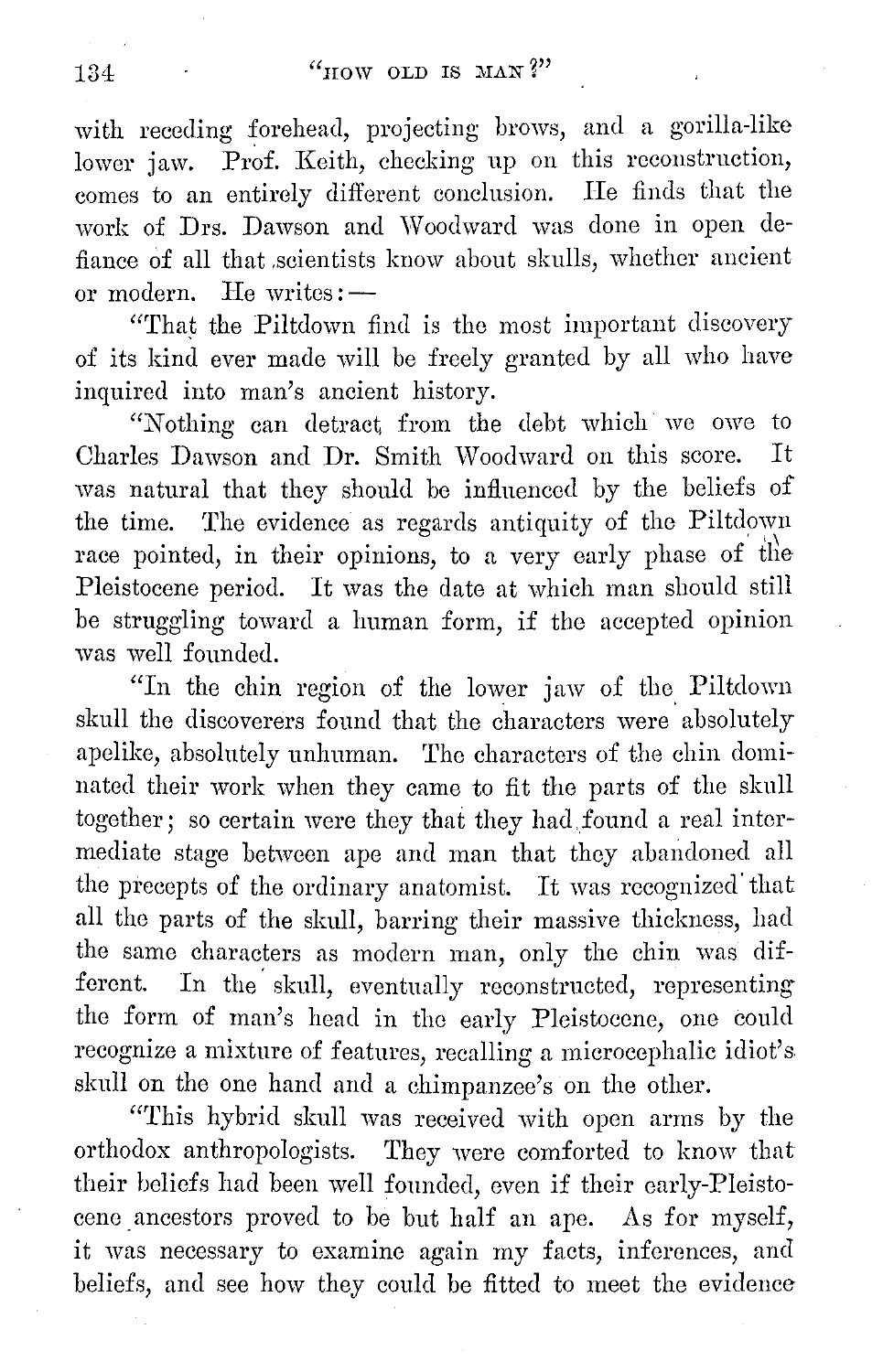yielded by Piltdown; for at first I accepted implicitly the skull reconstructed.

"Until Mr. Dawson's discovery I was certain we had followed the modern man back beyond the middle of the Pleistocene, and on other evidence had postulated that long before the dawn of the Pleistocene period it would be found that man had attained a full-sized brain. There were also the imman had attained a full-sized brain. portant discoveries of Benjamin Harrison and J. Reid Moir. They had found flints which had been shaped by the hand of man before the middle of the Pliocene period.

"Matters had reached this stage when I returned from a glorious golfing holiday in' Cornwall early in the summer of the present year. On my return I found waiting me excellent casts of the various fragments of the Piltdown skull, which had been prepared by F. 0. Barlow. Sitting down to mark out these Piltdown fragments on a modern skull in order that visitors to the museum of the Royal College of Surgeons might quickly perceive how they differed from the corresponding parts of modern man, I was surprised to find that the area of the ancient parts was much larger than their modern representatives. I also observed that the squamosal - the ,bone which forms the side of the skull between the ear and the  $forehead - was much larger than in modern skills.$ 

"That was altogether unexpected, as in all ancient skulls, especially skulls of the Neanderthal race, this bone is particularly small. My curiosity was aroused. I soon saw that the parts of the reconstructed Piltdown skull had been apposed in a manner which was in open defiance of all that was known of skulls ancient and modern, human and anthropoid. Articulating the bones in a manner which has been accepted by all anatomists in all times, I found that the brain-chamber, instead of measuring 1,070 cubic cm., as in Dr. Smith Woodward's reconstruction, measured  $1,500$  cubic cm. - a large brainchamber for even modern man.

"Comparing the impressions left by the convolutions of the brain on the Piltdown skull with those on a modern skull.